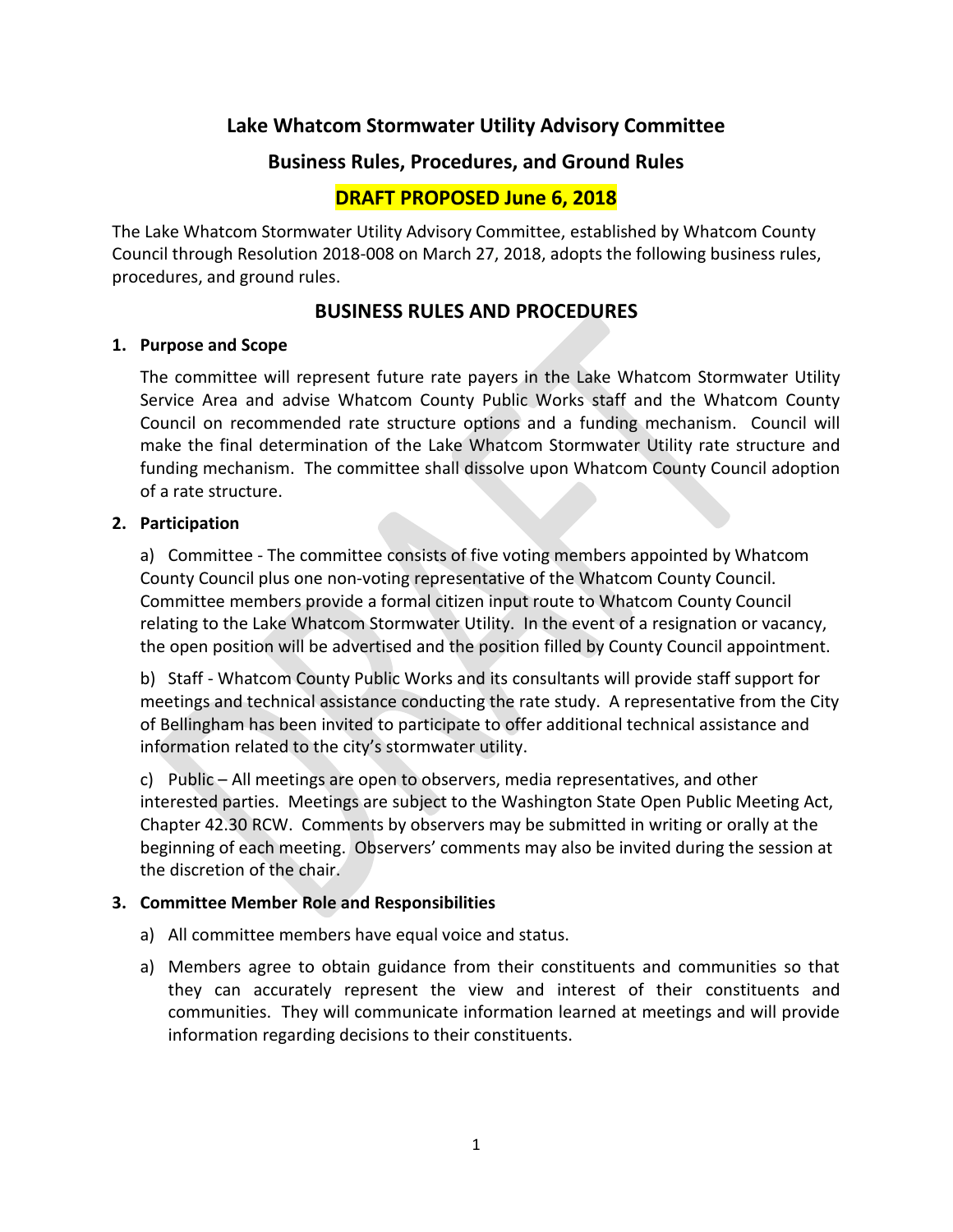- b) Committee members who speak outside of the meetings will speak for themselves and express their own views. They will not represent an official committee point of view unless expressly authorized by the committee.
- c) All official communications from the committee must be reviewed by the committee prior to release, unless general guidance has been provided by the committee for the communications content and one committee member is assigned to provide final review prior to release.
- d) All committee members agree to abide by the ground rules as established by the committee.

### **4. Officers**

a) Election - The committee shall elect a chairperson and vice-chairperson from among its members. Officers will serve for the duration of the committee. In the event of a vacancy in the office of chairperson, the vice-chairperson automatically becomes the chairperson. A vacancy occurring in the office of vice-chairperson is filled by election of a replacement. A vacancy in an office automatically occurs upon the second consecutive unexcused absence of an officer from the regular meetings.

b) Officer Duties - The chairperson has the responsibility of presiding at committee meetings including: encouraging members to abide by the adopted ground rules, working with staff to place items on the agenda, calling special meetings, canceling meetings, excusing members for valid reasons from attendance, and serving as the spokesperson for the committee. The vice-chairperson assumes the responsibilities of the chairperson in his/her absence. The vice-chair shall have the power to perform all duties of the chair in his/her absence.

#### **5. Quorum and Decision Making**

a) Quorum - Three members of the advisory committee shall constitute a quorum for the transaction of business.

b) Decision Making –Committee members will make decisions by consensus. This means that all members can live with and support the decision. If one member cannot live with the decision, consensus is blocked. If the committee decides that a consensus decision will not be reached on a particular issue, a roll call vote of the members shall be taken. A simple majority shall prevail.

c) Minority Opinion - Any committee member or committee members may file a minority opinion for the record. The minority opinion shall include the specific issue, decision which is opposed, and a rationale for the minority opinion. When possible, preferred alternative language or options should be included in the minority report. Members supporting the minority report shall be listed in the report.

### **6. Meeting Organization and Administration**

- a) Meeting Schedule To be determined on June 6
- b) Meeting Time Committee meetings will start promptly and end at the times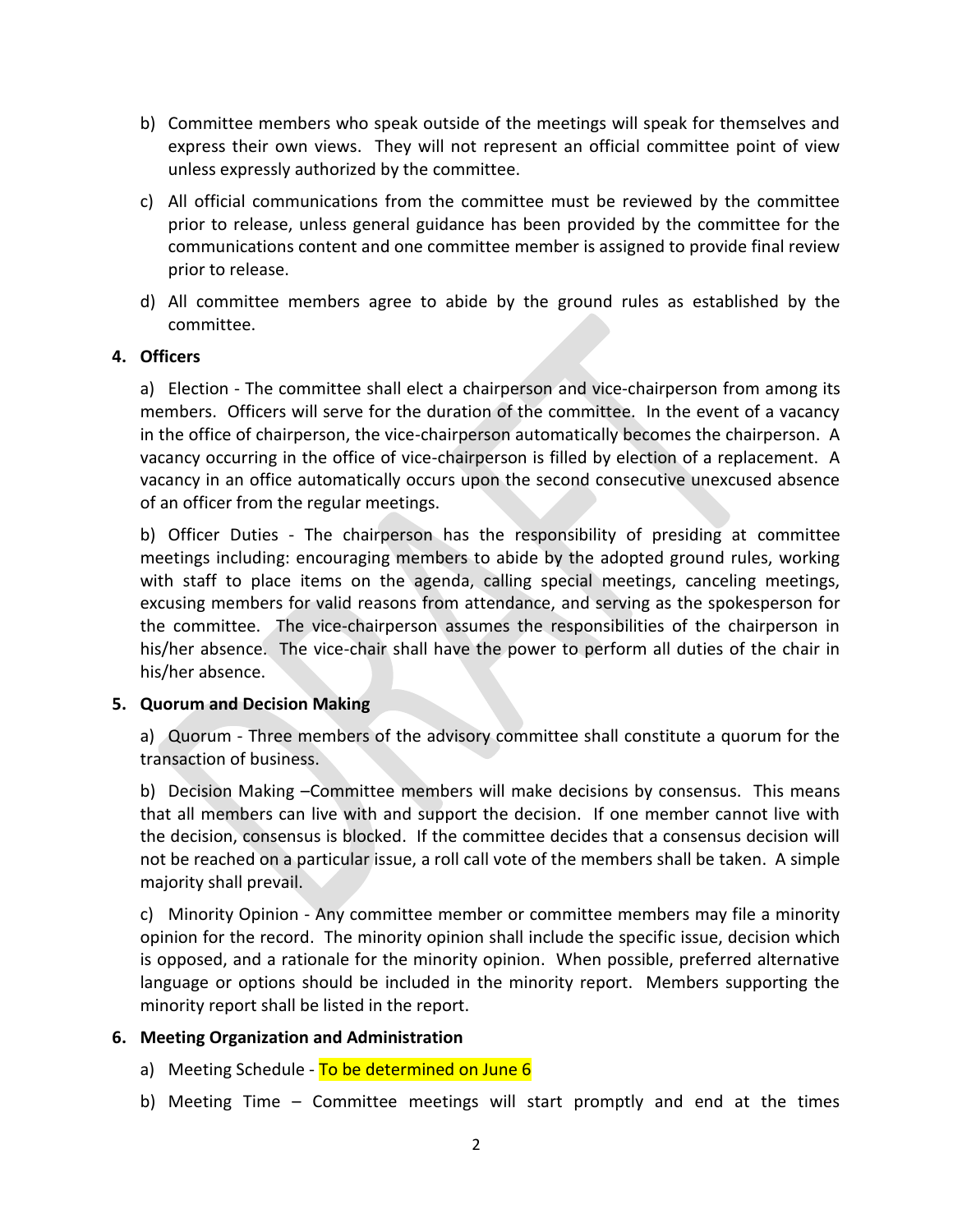scheduled.

c) Attendance - Due to the short-term duration of this committee, regular attendance of committee meetings is important and expected. If a committee member cannot attend a meeting, he/she will notify the chairperson in advance and follow up to seek information on meeting materials missed from staff. Repeated unexcused absences may be addressed at the discretion of the chairperson.

- d) Order of Business: Discuss on June 6
	- roll call
	- determination of quorum
	- approval or modification of previous meeting summary
	- open session for public comments on issues related to the meeting agenda and Lake Whatcom Stormwater Utility
	- staff reports and issue paper discussion
	- committee discussion, deliberations, and decision making
	- adjournment

d) Meeting Summaries and Records - Meeting summaries will be prepared by Whatcom County Public Works Department staff or their consultant. Written and audio recordings of meetings, findings, and recommendations shall be kept and available as a public record.

e) Meeting Notice – Meeting notice, including draft agenda, will be emailed to committee members and posted to the Whatcom County website stormwater calendar at least one week prior to the next meeting.

7. Amendment

These rules and procedures may be amended by a majority vote of the committee provided no proposed changes are in conflict with any applicable code, law, or ordinance.